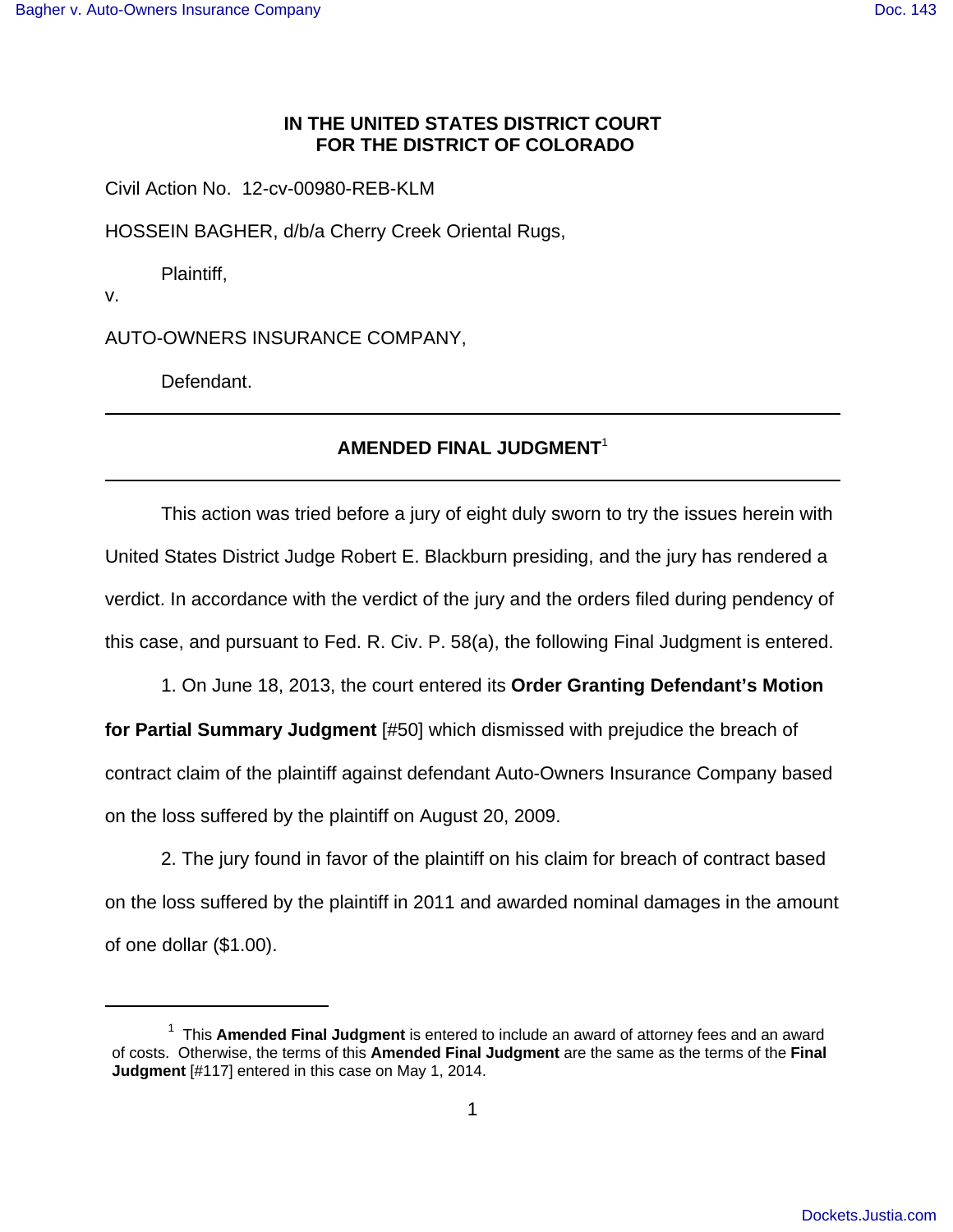3. The jury found in favor of the defendant on the claim of the plaintiff for bad faith breach of insurance contract based on the loss suffered by the plaintiff in 2009.

4. The jury found in favor of the defendant on the claim of the plaintiff for bad faith breach of insurance contract based on the loss suffered by the plaintiff in 2011.

5. The jury found in favor of the plaintiff on his claim for unreasonable denial of insurance benefits concerning his 2009 insurance claim and awarded damages in the amount of fifteen thousand dollars (\$15,000.00).

6. The jury found in favor of the plaintiff on his claim for unreasonable denial of insurance benefits concerning his 2011 insurance claim and awarded damages in the amount of one hundred fifteen thousand dollars (\$115,000.00).

7. Under §10-3-1116(1), C.R.S., the plaintiff is entitled to recover two times the covered benefit on his two claims for unreasonable denial of insurance benefits.

8. Under §10-3-1116(1), C.R.S., the award of fifteen thousand dollars (\$15,000.00) on the claim for unreasonable denial of insurance benefits concerning the 2009 claim of the plaintiff shall be doubled, resulting in an award of thirty thousand dollars (\$30,000.00).

9. Under §10-3-1116(1), C.R.S., the award of one hundred fifteen thousand dollars (\$115,000.00) on the claim for unreasonable denial of insurance benefits concerning the 2011 claim of the plaintiff shall be doubled, resulting in an award of two hundred thirty thousand dollars (\$230,000.00).

10. On March 27, 2015, the court entered its **Order Granting Motion for Attorney Fees** [#141] and awarded to the plaintiff a reasonable attorney fee of two

2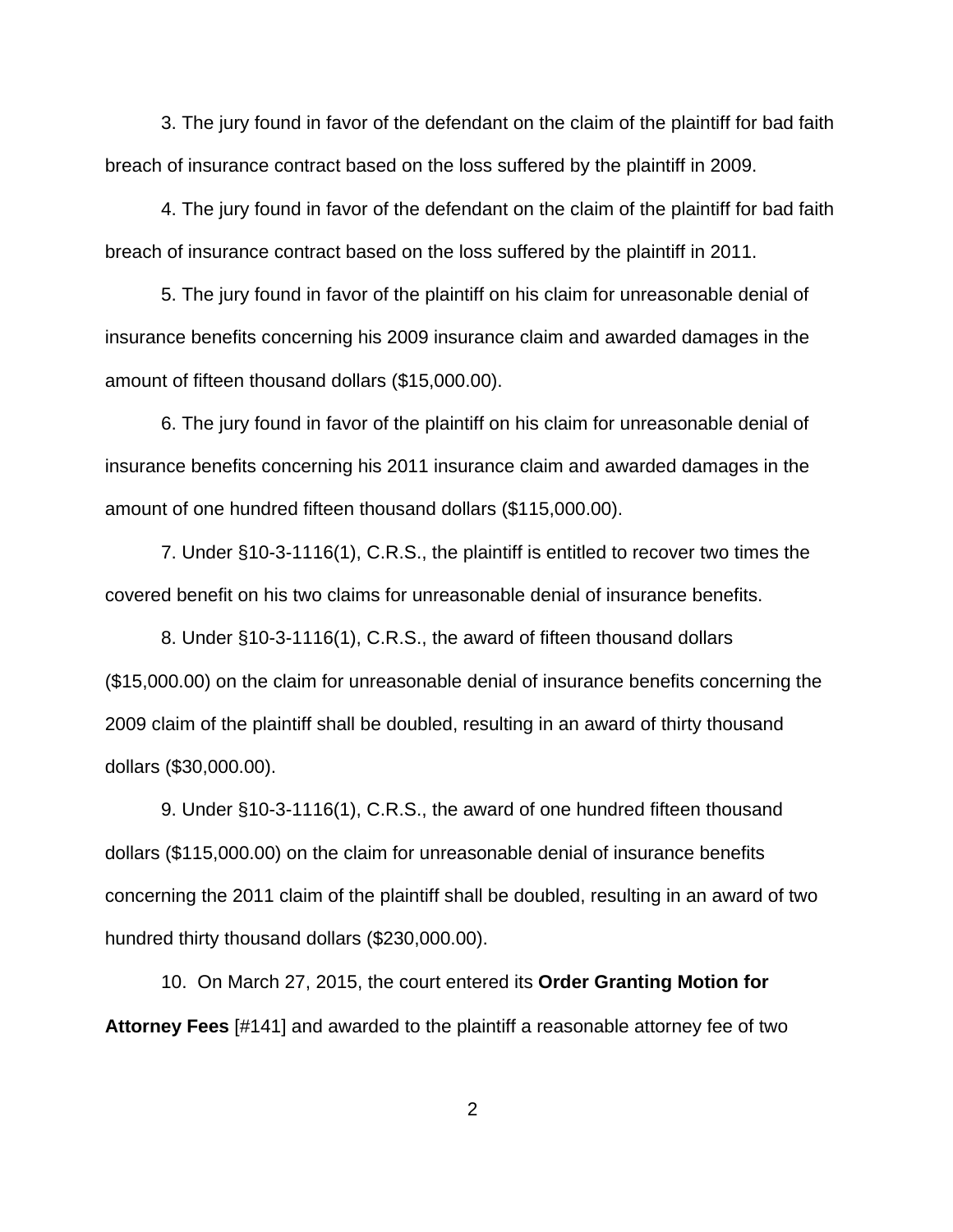hundred ninety-two thousand eighteen dollars and fifty cents (\$292,018.50) payable to the plaintiff by the defendant;

11. On March 30, 2015, the court entered its **Order Granting Motion for Review of Costs** [#142] and awarded to the plaintiff sixty-eight thousand six hundred twenty-nine dollars and ninety-six cents (\$68,629.96) in additional costs payable to the plaintiff by the defendant.

## **THEREFORE, IT IS ORDERED** as follows:

1. That judgment is **ENTERED** for the defendant, AUTO-OWNERS INSURANCE COMPANY, against the plaintiff, HOSSEIN BAGHER, on (a) the breach of contract claim of the plaintiff against defendant Auto-Owners Insurance Company based on the loss suffered by the plaintiff on August 20, 2009; (b) the claim of the plaintiff for bad faith breach of insurance contract based on the loss suffered by the plaintiff in 2009; and (c) the claim of the plaintiff for bad faith breach of insurance contract based on the loss suffered by the plaintiff in 2011;

2. That judgment is **ENTERED** for the plaintiff, HOSSEIN BAGHER, against defendant, AUTO-OWNERS INSURANCE COMPANY, on (a) the claim of the plaintiff for breach of insurance contract based on the loss suffered by the plaintiff in 2011; (b) the claim of the plaintiff for unreasonable denial of insurance benefits concerning his 2009 insurance claim; and (c) the claim of the plaintiff for unreasonable denial of insurance benefits concerning his 2011 insurance claim; and

3. That judgment is **ENTERED** for plaintiff, HOSSEIN BAGHER, against defendant, AUTO-OWNERS INSURANCE COMPANY, in the total amount of six

3